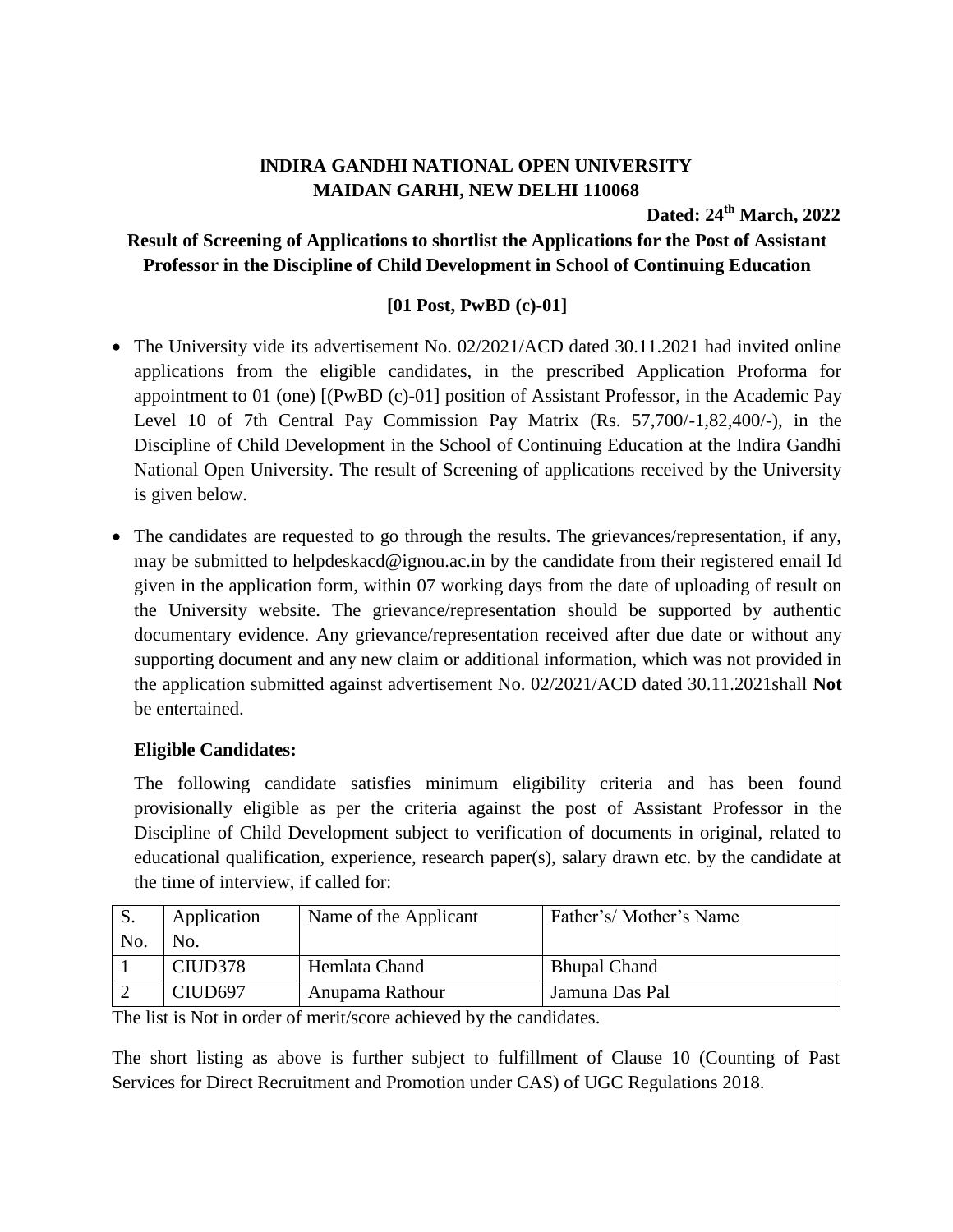In respect of candidates having previous work experience as adhoc/temporary/consolidated salary basis and those with experience in private/autonomous/affiliate Institution or College, then in addition to the letters of experience, appointment Orders, salary certificate etc., the candidate will also be required to submit the copies of Form 16 issued by the Employer / Income Tax Return Forms for the last three years.

#### **Candidates Not Eligible:**

The following candidates have not been found eligible to be called for the interview for the post of Assistant Professor in the Discipline of Child Development, as per reason indicated against each:

| S.             | Application         | Name of the          | Father's/                       | Key reasons for non-eligibility                                                                                                                                                                                                                                                                   |
|----------------|---------------------|----------------------|---------------------------------|---------------------------------------------------------------------------------------------------------------------------------------------------------------------------------------------------------------------------------------------------------------------------------------------------|
| No.            | No.                 | Applicant            | Mother's<br>Name                |                                                                                                                                                                                                                                                                                                   |
| $\mathbf{1}$   | CIUD11              | Avinash<br>Kumar     | Chandeshwar<br>Narayan Jha      | $\bullet$ The<br>does<br>applicant<br>have<br>not<br>specialization<br>Child<br>in<br>Development/ Human Development<br>Development<br>and<br>Human<br>Childhood<br>studies/<br>Human<br>Development and family studies.<br>• He has master's degree in the<br>discipline of Extension Education. |
| $\overline{2}$ | CIUD <sub>26</sub>  | Chitra Sharma        | Late Shri Babu<br>Ram Sharma    | applicant<br>$\bullet$ The<br>does<br>have<br>not<br>Child<br>specialization<br>in<br>Development/ Human Development<br>Human<br>Development<br>and<br>Childhood<br>studies/<br>Human<br>Development and family studies.<br>• She has Master's degree in the<br>discipline of Education.          |
| 3              | CIUD111             | Ashutosh<br>Tiwari   | <b>Sukh Dev</b><br>Tiwari       | applicant<br>$\bullet$ The<br>does<br>have<br>not<br>specialization<br>Child<br>in<br>Development/ Human Development<br>Human<br>Development<br>and<br>Childhood<br>studies/<br>Human<br>Development and family studies.<br>• He has Master's degree in the<br>discipline of Education.           |
| $\overline{4}$ | CIUD <sub>262</sub> | Subasini<br>Maharana | <b>Sudam Charan</b><br>Maharana | $\bullet$ The<br>applicant<br>does<br>have<br>not<br>specialization<br>Child<br>in<br>Development/ Human Development                                                                                                                                                                              |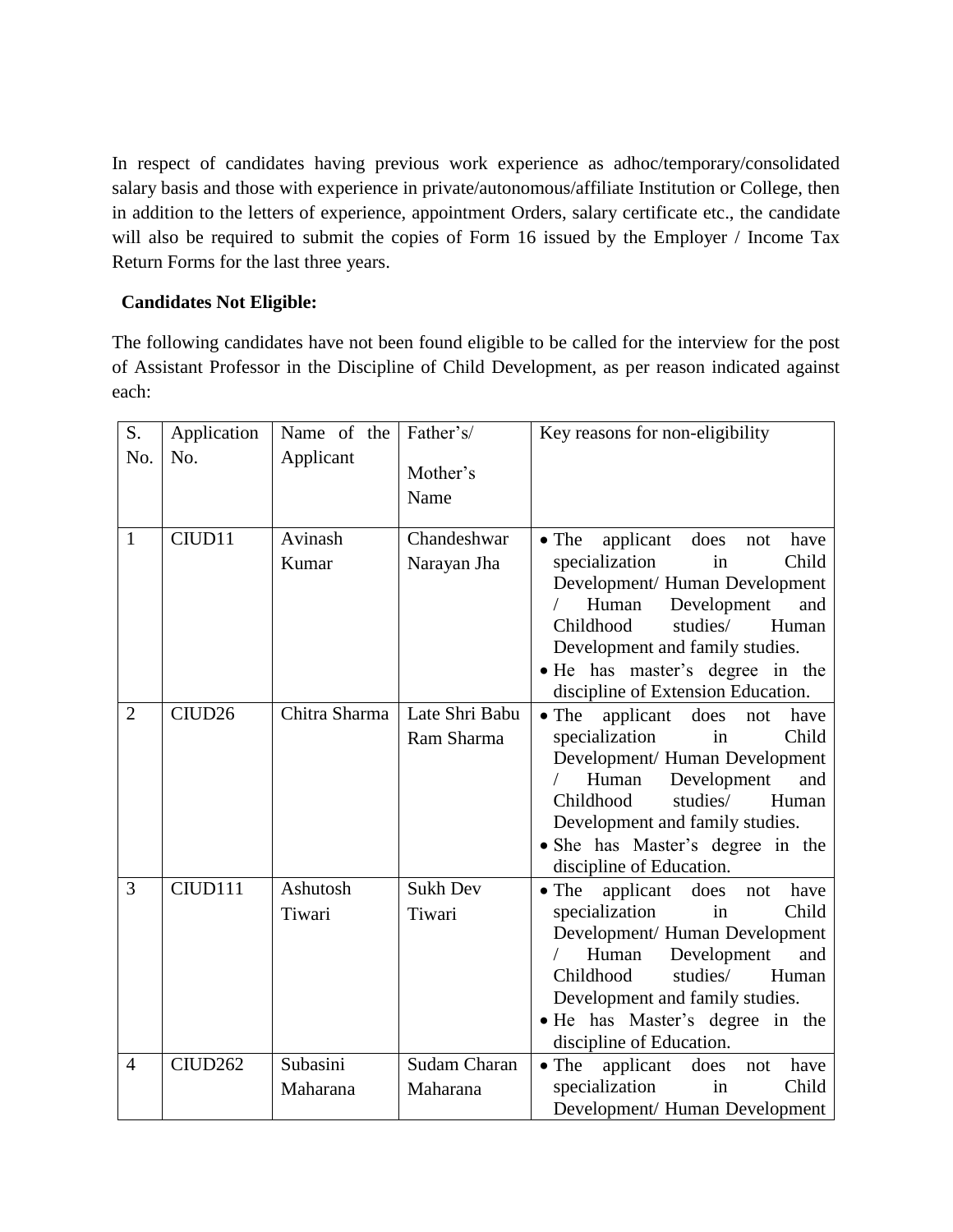|                |                     |               |               | Development<br>Human<br>and                       |
|----------------|---------------------|---------------|---------------|---------------------------------------------------|
|                |                     |               |               | Childhood<br>studies/<br>Human                    |
|                |                     |               |               | Development and family studies.                   |
|                |                     |               |               | • She has Master's degree in the                  |
|                |                     |               |               | discipline of Economics.                          |
| 5              | CIUD <sub>333</sub> |               |               |                                                   |
|                |                     | Subhader Pal  | Lal Singh     | $\bullet$ The<br>applicant<br>does<br>have<br>not |
|                |                     |               |               | specialization<br>Child<br>in                     |
|                |                     |               |               | Development/ Human Development                    |
|                |                     |               |               | Human<br>Development<br>and                       |
|                |                     |               |               | Childhood<br>studies/<br>Human                    |
|                |                     |               |               | Development and family studies.                   |
|                |                     |               |               | • He has Master's degree in the                   |
|                |                     |               |               | discipline of Education.                          |
| 6              | CIUD <sub>382</sub> | Ritika Devi   | Sukhbir Singh | $\bullet$ The<br>applicant<br>does<br>have<br>not |
|                |                     |               |               | specialization<br>Child<br>in                     |
|                |                     |               |               | Development/ Human Development                    |
|                |                     |               |               | Human<br>Development<br>and                       |
|                |                     |               |               | Childhood<br>studies/<br>Human                    |
|                |                     |               |               | Development and family studies.                   |
|                |                     |               |               | • She has Master's degree in the                  |
|                |                     |               |               | discipline of Education.                          |
| $\overline{7}$ | CIUD387             | Kurimeti      | Mogulaiah     | $\bullet$ The<br>applicant<br>does<br>have<br>not |
|                |                     | Dayakar       |               | specialization<br>Child<br>in                     |
|                |                     |               |               | Development/ Human Development                    |
|                |                     |               |               | Human<br>Development<br>and                       |
|                |                     |               |               | Childhood<br>studies/<br>Human                    |
|                |                     |               |               | Development and family studies.                   |
|                |                     |               |               | • He has Master's degree in the                   |
|                |                     |               |               | discipline<br>of<br>Education<br>$\&$             |
|                |                     |               |               | Chemistry                                         |
| 8              | CIUD <sub>408</sub> | Vikash Tiwari | Devraj Tiwari | $\bullet$ The<br>applicant<br>does<br>have        |
|                |                     |               |               | not<br>Child                                      |
|                |                     |               |               | specialization in                                 |
|                |                     |               |               | Development/ Human Development                    |
|                |                     |               |               | Development<br>Human<br>and                       |
|                |                     |               |               | Childhood<br>studies/<br>Human                    |
|                |                     |               |               | Development and family studies.                   |
|                |                     |               |               | • He has Master's degree in the                   |
|                |                     |               |               | discipline of Education.                          |
| 9              | CIUD <sub>430</sub> | Raj Kumar     | Wazir Chand   | $\bullet$ The<br>applicant<br>does<br>have<br>not |
|                |                     |               |               | specialization<br>Child<br>in                     |
|                |                     |               |               | Development/ Human Development                    |
|                |                     |               |               | Human<br>Development<br>and                       |
|                |                     |               |               | Childhood<br>studies/<br>Human                    |
|                |                     |               |               | Development and family studies.                   |
|                |                     |               |               | • He has Master's degree in the                   |
|                |                     |               |               | discipline of Education.                          |